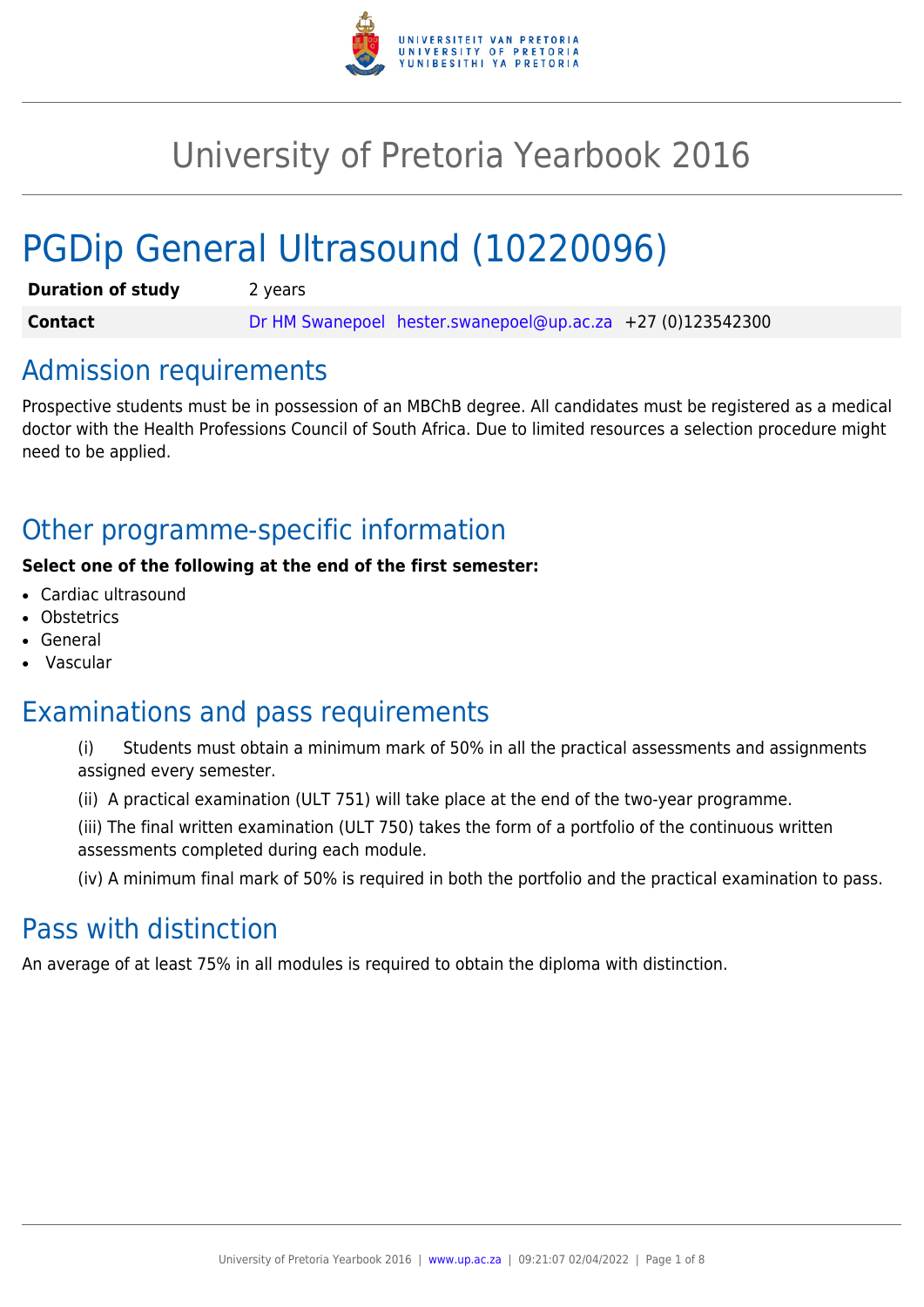

# Curriculum: Year 1

**Minimum credits: 60**

### **Core modules**

### **Applied ultrasound imaging of the body 710 (ULT 710)**

| <b>Module credits</b>         | 4.00                         |
|-------------------------------|------------------------------|
| <b>Prerequisites</b>          | No prerequisites.            |
| <b>Contact time</b>           | 2 web-based periods per week |
| <b>Language of tuition</b>    | English                      |
| <b>Academic organisation</b>  | Radiology                    |
| <b>Period of presentation</b> | Semester 1                   |
|                               |                              |

#### **Applied ultrasound physics 711 (ULT 711)**

| <b>Module credits</b>         | 2.00                         |
|-------------------------------|------------------------------|
| <b>Prerequisites</b>          | No prerequisites.            |
| <b>Contact time</b>           | 2 web-based periods per week |
| <b>Language of tuition</b>    | English                      |
| <b>Academic organisation</b>  | Radiology                    |
| <b>Period of presentation</b> | Semester 1                   |
|                               |                              |

### **Applied ultrasound pathology 712 (ULT 712)**

| <b>Module credits</b>         | 4.00                         |
|-------------------------------|------------------------------|
| <b>Prerequisites</b>          | No prerequisites.            |
| <b>Contact time</b>           | 2 web-based periods per week |
| <b>Language of tuition</b>    | English                      |
| <b>Academic organisation</b>  | Radiology                    |
| <b>Period of presentation</b> | Semester 1                   |

### **Basic abdominal ultrasound 713 (ULT 713)**

| <b>Module credits</b>         | 10.00                                                |
|-------------------------------|------------------------------------------------------|
| <b>Prerequisites</b>          | No prerequisites.                                    |
| <b>Contact time</b>           | 20 practicals per week, 2 web-based periods per week |
| Language of tuition           | English                                              |
| <b>Academic organisation</b>  | Radiology                                            |
| <b>Period of presentation</b> | Semester 1                                           |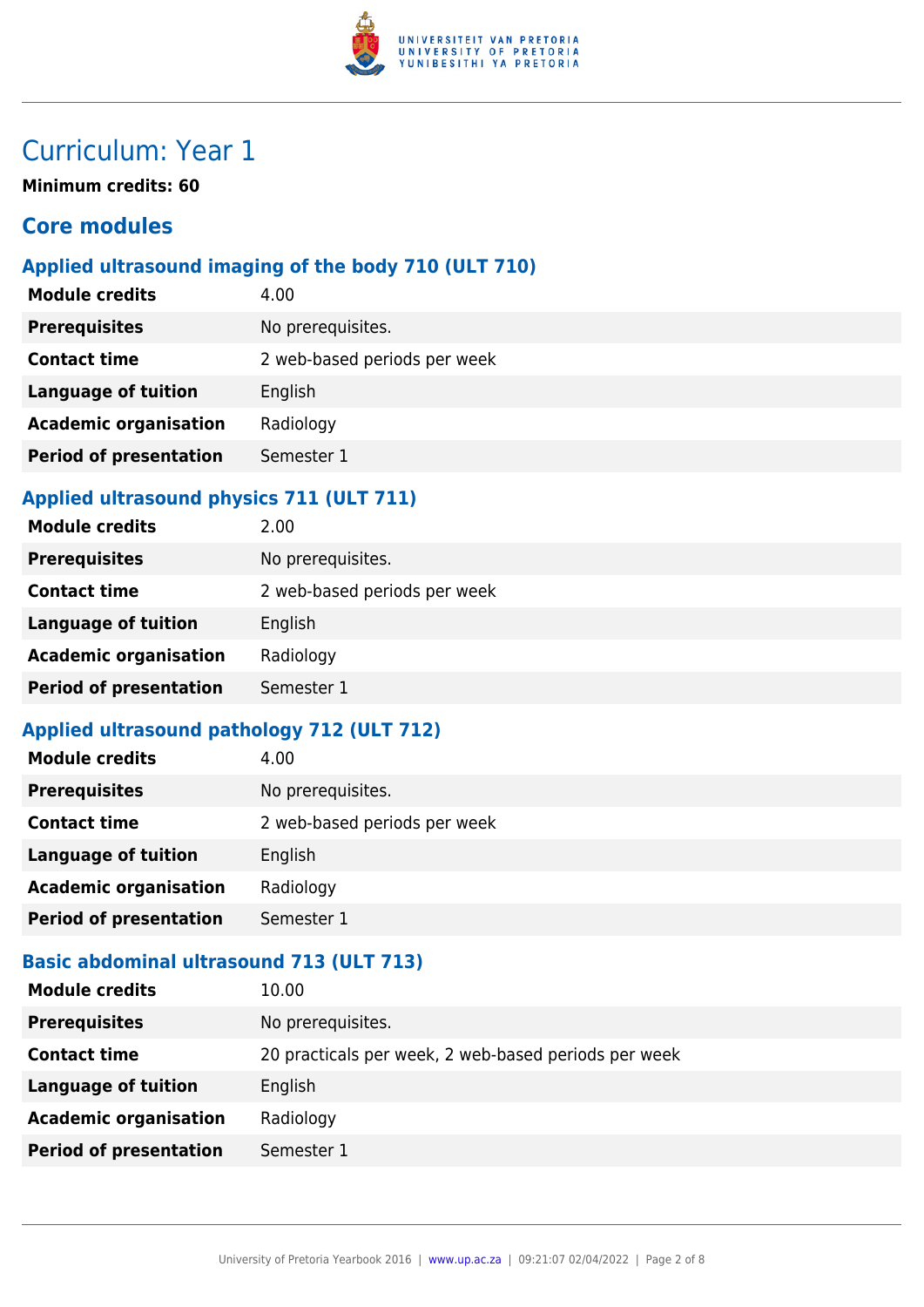

#### **Basic pelvic ultrasound 720 (ULT 720)**

| <b>Module credits</b>         | 14.00                                                |
|-------------------------------|------------------------------------------------------|
| <b>Prerequisites</b>          | No prerequisites.                                    |
| <b>Contact time</b>           | 20 practicals per week, 2 web-based periods per week |
| Language of tuition           | English                                              |
| <b>Academic organisation</b>  | Radiology                                            |
| <b>Period of presentation</b> | Semester 2                                           |

## **Elective modules**

#### **Ultrasound of small body parts 721 (ULT 721)**

| <b>Module credits</b>         | 14.00                                                |
|-------------------------------|------------------------------------------------------|
| <b>Prerequisites</b>          | No prerequisites.                                    |
| <b>Contact time</b>           | 2 web-based periods per week, 10 practicals per week |
| Language of tuition           | English                                              |
| <b>Academic organisation</b>  | Radiology                                            |
| <b>Period of presentation</b> | Semester 2                                           |

#### **Elective module: Obstetrics ultrasound 723 (ULT 723)**

| <b>Module credits</b>         | 12.00                                               |
|-------------------------------|-----------------------------------------------------|
| <b>Prerequisites</b>          | No prerequisites.                                   |
| <b>Contact time</b>           | 1 web-based period per week, 10 practicals per week |
| <b>Language of tuition</b>    | English                                             |
| <b>Academic organisation</b>  | Radiology                                           |
| <b>Period of presentation</b> | Semester 2                                          |

#### **Elective module: General ultrasound 724 (ULT 724)**

| <b>Module credits</b>         | 12.00                                               |
|-------------------------------|-----------------------------------------------------|
| <b>Prerequisites</b>          | No prerequisites.                                   |
| <b>Contact time</b>           | 1 web-based period per week, 10 practicals per week |
| <b>Language of tuition</b>    | English                                             |
| <b>Academic organisation</b>  | Radiology                                           |
| <b>Period of presentation</b> | Semester 2                                          |

#### **Elective module: Vascular ultrasound 725 (ULT 725)**

| <b>Module credits</b> | 12.00             |
|-----------------------|-------------------|
| <b>Prerequisites</b>  | No prerequisites. |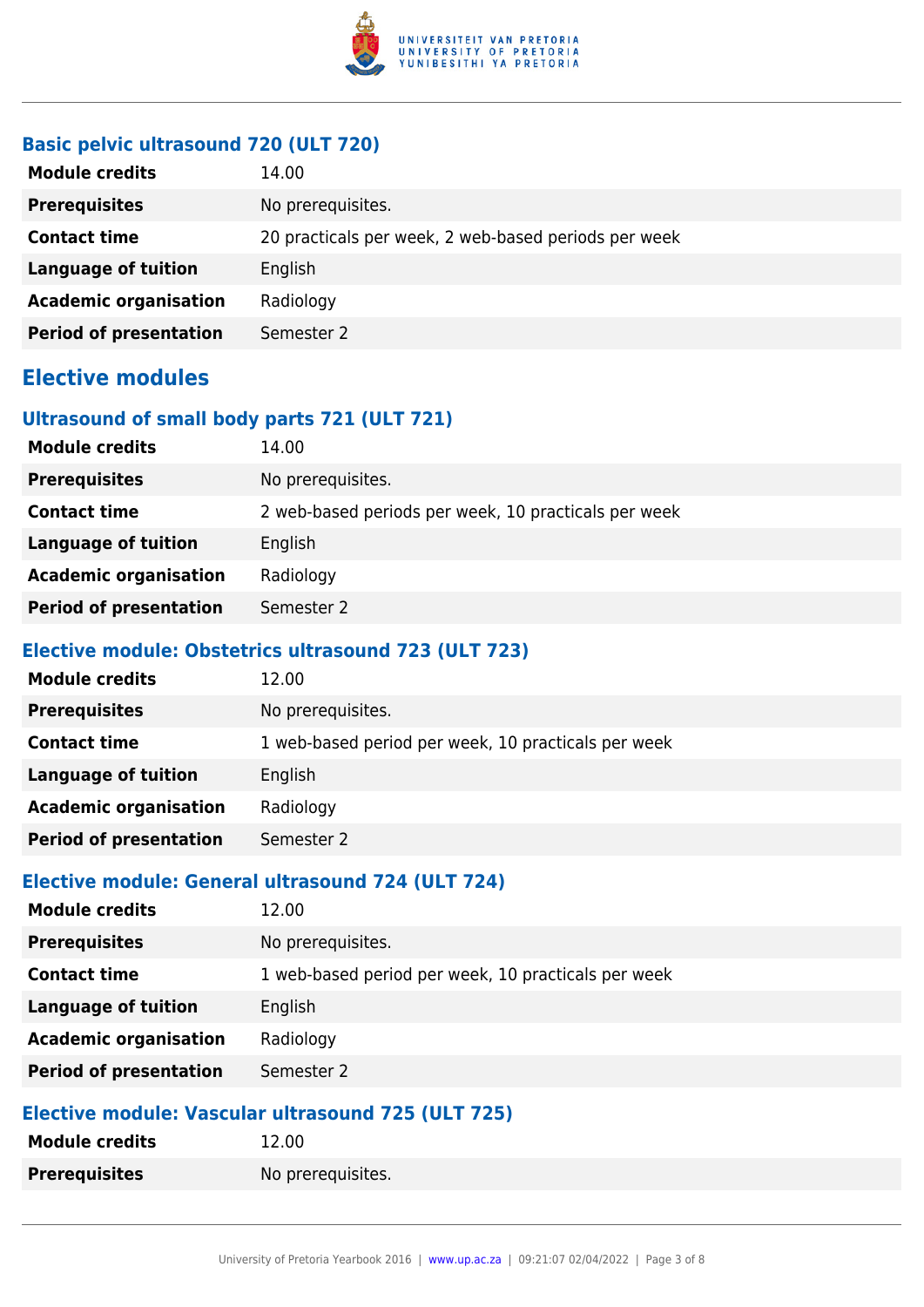

| <b>Contact time</b>           | 10 practicals per week, 1 web-based period per week |
|-------------------------------|-----------------------------------------------------|
| <b>Language of tuition</b>    | English                                             |
| <b>Academic organisation</b>  | Radiology                                           |
| <b>Period of presentation</b> | Semester 2                                          |
|                               | Elective module: Cardiac ultrasound 722 (ULT 722)   |
| <b>Module credits</b>         | 12.00                                               |
| <b>Prerequisites</b>          | No prerequisites.                                   |
| <b>Contact time</b>           | 10 practicals per week, 1 web-based period per week |
| <b>Language of tuition</b>    | English                                             |
| <b>Academic organisation</b>  | Radiology                                           |
| <b>Period of presentation</b> | Semester 2                                          |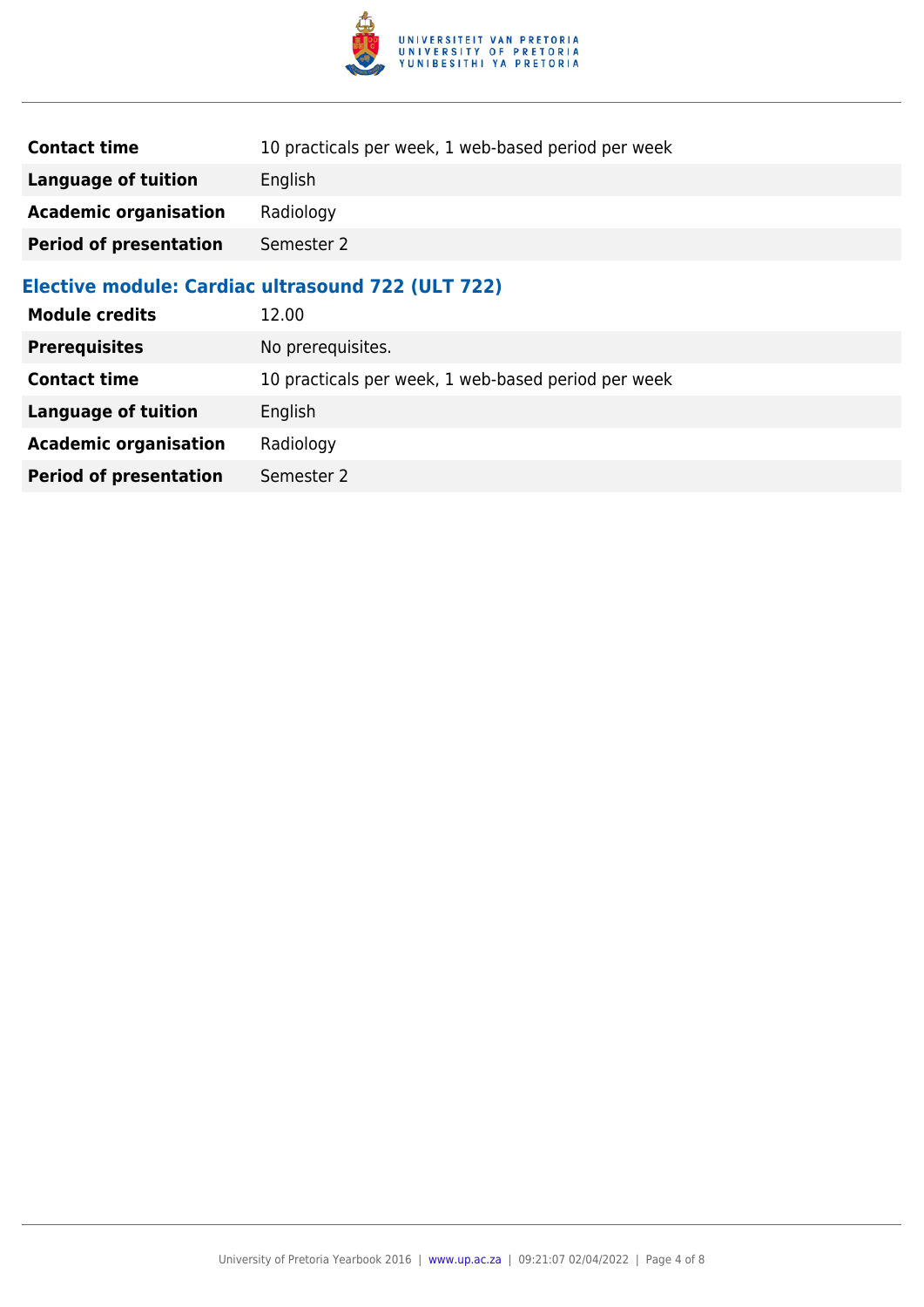

# Curriculum: Final year

**Minimum credits: 60**

### **Core modules**

#### **Abdominal ultrasound 730 (ULT 730)**

| <b>Module credits</b>         | 14.00                                                |
|-------------------------------|------------------------------------------------------|
| <b>Prerequisites</b>          | No prerequisites.                                    |
| <b>Contact time</b>           | 2 web-based periods per week, 40 practicals per week |
| <b>Language of tuition</b>    | English                                              |
| <b>Academic organisation</b>  | Radiology                                            |
| <b>Period of presentation</b> | Semester 1                                           |
|                               |                                                      |

### **Obstetric ultrasound 731 (ULT 731)**

| <b>Module credits</b>         | 14.00                                               |
|-------------------------------|-----------------------------------------------------|
| <b>Prerequisites</b>          | No prerequisites.                                   |
| <b>Contact time</b>           | 10 practicals per week, 1 web-based period per week |
| <b>Language of tuition</b>    | English                                             |
| <b>Academic organisation</b>  | Radiology                                           |
| <b>Period of presentation</b> | Semester 1                                          |
|                               |                                                     |

#### **Pelvic ultrasound 740 (ULT 740)**

| <b>Module credits</b>         | 8.00                                                |
|-------------------------------|-----------------------------------------------------|
| <b>Prerequisites</b>          | No prerequisites.                                   |
| <b>Contact time</b>           | 1 web-based period per week, 10 practicals per week |
| <b>Language of tuition</b>    | English                                             |
| <b>Academic organisation</b>  | Radiology                                           |
| <b>Period of presentation</b> | Semester 2                                          |

## **Elective modules**

#### **Elective module: Cardiac ultrasound 732 (ULT 732)**

| <b>Module credits</b>        | 12.00                                               |
|------------------------------|-----------------------------------------------------|
| <b>Prerequisites</b>         | No prerequisites.                                   |
| <b>Contact time</b>          | 10 practicals per week, 1 web-based period per week |
| Language of tuition          | English                                             |
| <b>Academic organisation</b> | Radiology                                           |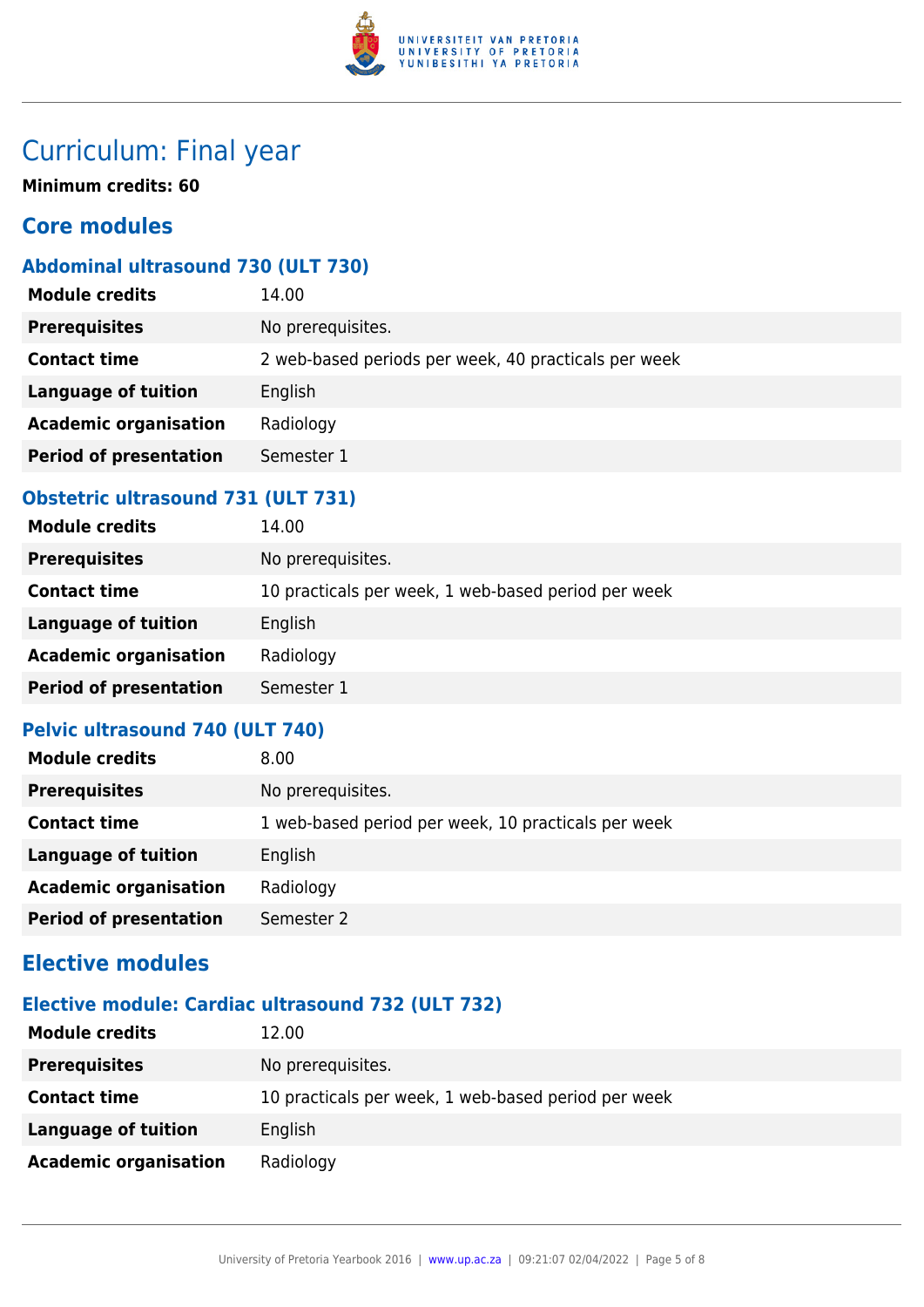

| <b>Period of presentation</b>                     | Semester 1                                                    |  |
|---------------------------------------------------|---------------------------------------------------------------|--|
| <b>Module credits</b>                             | Elective module: Obstetrics ultrasound 733 (ULT 733)<br>12.00 |  |
| <b>Prerequisites</b>                              | No prerequisites.                                             |  |
| <b>Contact time</b>                               | 1 web-based period per week, 10 practicals per week           |  |
| <b>Language of tuition</b>                        | English                                                       |  |
| <b>Academic organisation</b>                      | Radiology                                                     |  |
| <b>Period of presentation</b>                     | Semester 1                                                    |  |
| <b>Module credits</b>                             | Elective module: General ultrasound 734 (ULT 734)<br>12.00    |  |
| <b>Prerequisites</b>                              | No prerequisites.                                             |  |
| <b>Contact time</b>                               | 1 web-based period per week, 10 practicals per week           |  |
| <b>Language of tuition</b>                        | English                                                       |  |
| <b>Academic organisation</b>                      | Radiology                                                     |  |
| <b>Period of presentation</b>                     | Semester 1                                                    |  |
|                                                   | Elective module: Vascular ultrasound 735 (ULT 735)            |  |
| <b>Module credits</b>                             | 12.00                                                         |  |
| <b>Prerequisites</b>                              | No prerequisites.                                             |  |
| <b>Contact time</b>                               | 1 web-based period per week, 10 practicals per week           |  |
| <b>Language of tuition</b>                        | English                                                       |  |
| <b>Academic organisation</b>                      | Radiology                                                     |  |
| <b>Period of presentation</b>                     | Semester 1                                                    |  |
| Elective module: Cardiac ultrasound 742 (ULT 742) |                                                               |  |
| <b>Module credits</b>                             | 12.00                                                         |  |
| <b>Prerequisites</b>                              | No prerequisites.                                             |  |
| <b>Contact time</b>                               | 1 web-based period per week, 10 practicals per week           |  |
| <b>Language of tuition</b>                        | English                                                       |  |
| <b>Academic organisation</b>                      | Radiology                                                     |  |

# **Elective module: Obstetrics ultrasound 743 (ULT 743)**

**Period of presentation** Semester 2

| <u>Elective illudule: Obstetrics ultrasuulid 745 (OLT 745)</u> |                   |
|----------------------------------------------------------------|-------------------|
| <b>Module credits</b>                                          | 12.00             |
| <b>Prerequisites</b>                                           | No prerequisites. |
|                                                                |                   |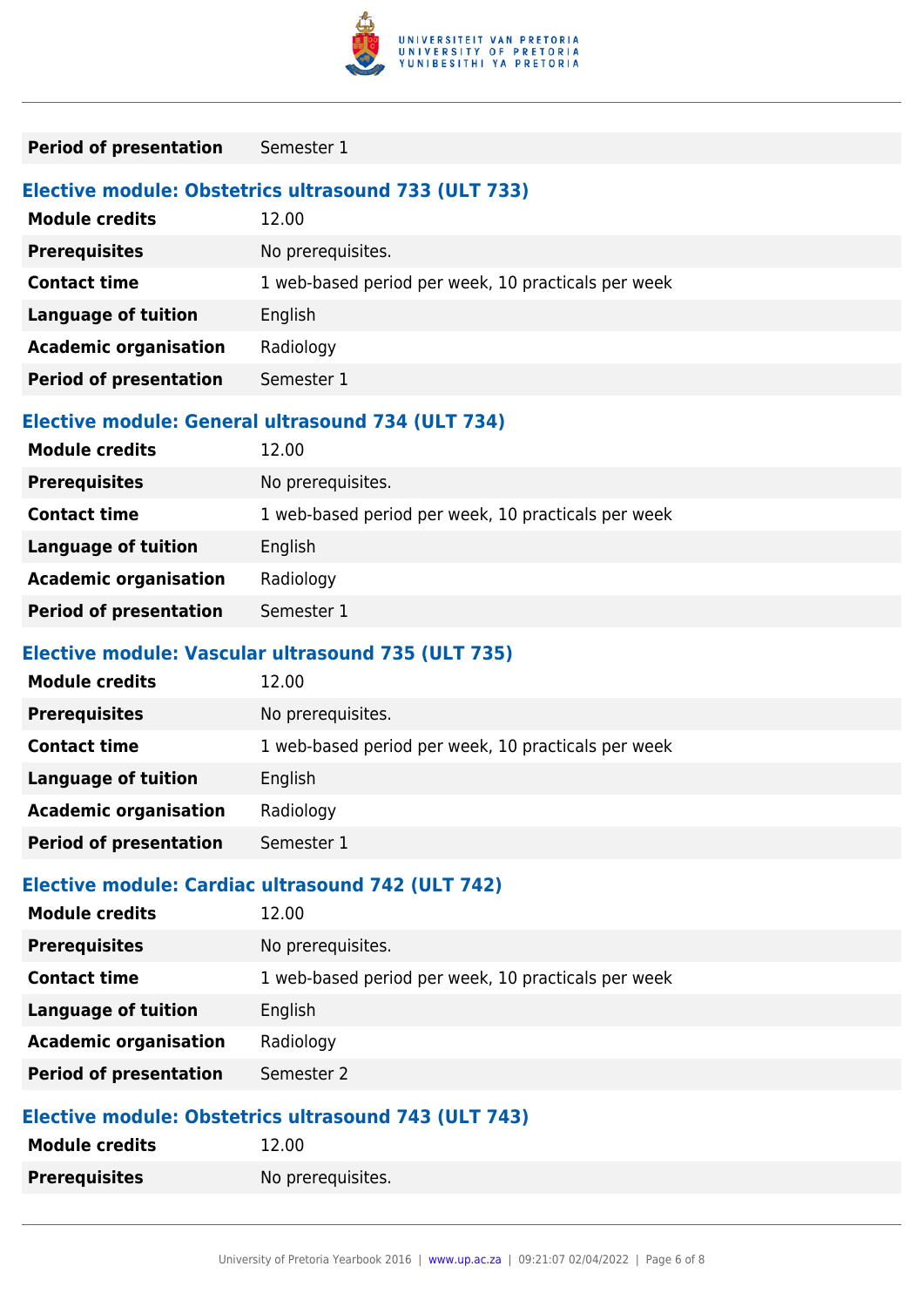

| <b>Contact time</b>           | 1 web-based period per week, 10 practicals per week |
|-------------------------------|-----------------------------------------------------|
| Language of tuition           | English                                             |
| <b>Academic organisation</b>  | Radiology                                           |
| <b>Period of presentation</b> | Semester 2                                          |

#### **Elective module: General ultrasound 744 (ULT 744)**

| <b>Module credits</b>         | 12.00                                               |
|-------------------------------|-----------------------------------------------------|
| <b>Prerequisites</b>          | No prerequisites.                                   |
| <b>Contact time</b>           | 10 practicals per week, 1 web-based period per week |
| <b>Language of tuition</b>    | English                                             |
| <b>Academic organisation</b>  | Radiology                                           |
| <b>Period of presentation</b> | Semester 2                                          |

#### **Elective module: Vascular ultrasound 745 (ULT 745)**

| <b>Module credits</b>         | 12.00                                               |
|-------------------------------|-----------------------------------------------------|
| <b>Prerequisites</b>          | No prerequisites.                                   |
| <b>Contact time</b>           | 1 web-based period per week, 10 practicals per week |
| Language of tuition           | English                                             |
| <b>Academic organisation</b>  | Radiology                                           |
| <b>Period of presentation</b> | Semester 2                                          |
|                               |                                                     |

#### **Final written examination 750 (ULT 750)**

| <b>Module credits</b>         | 1.00                                                                                                                                                                          |
|-------------------------------|-------------------------------------------------------------------------------------------------------------------------------------------------------------------------------|
| <b>Prerequisites</b>          | One of ULT 722, ULT 723, ULT 724, ULT 725 as well as one of ULT732, ULT733,<br>ULT734, ULT735, and one of ULT742, ULT743, ULT744, ULT745 as well as ULT730,<br>ULT731, ULT740 |
| <b>Language of tuition</b>    | English                                                                                                                                                                       |
| <b>Academic organisation</b>  | Radiology                                                                                                                                                                     |
| <b>Period of presentation</b> | Semester 2                                                                                                                                                                    |
| <b>Module content</b>         |                                                                                                                                                                               |

A portfolio of the continuous written assessments completed during each module for the PGDipGUS

#### **Practical examination 751 (ULT 751)**

| <b>Module credits</b> | 1.00                                                                                                                                                                          |
|-----------------------|-------------------------------------------------------------------------------------------------------------------------------------------------------------------------------|
| <b>Prerequisites</b>  | One of ULT 722, ULT 723, ULT 724, ULT 725 as well as one of ULT732, ULT733,<br>ULT734, ULT735, and one of ULT742, ULT743, ULT744, ULT745 as well as ULT730,<br>ULT731, ULT740 |